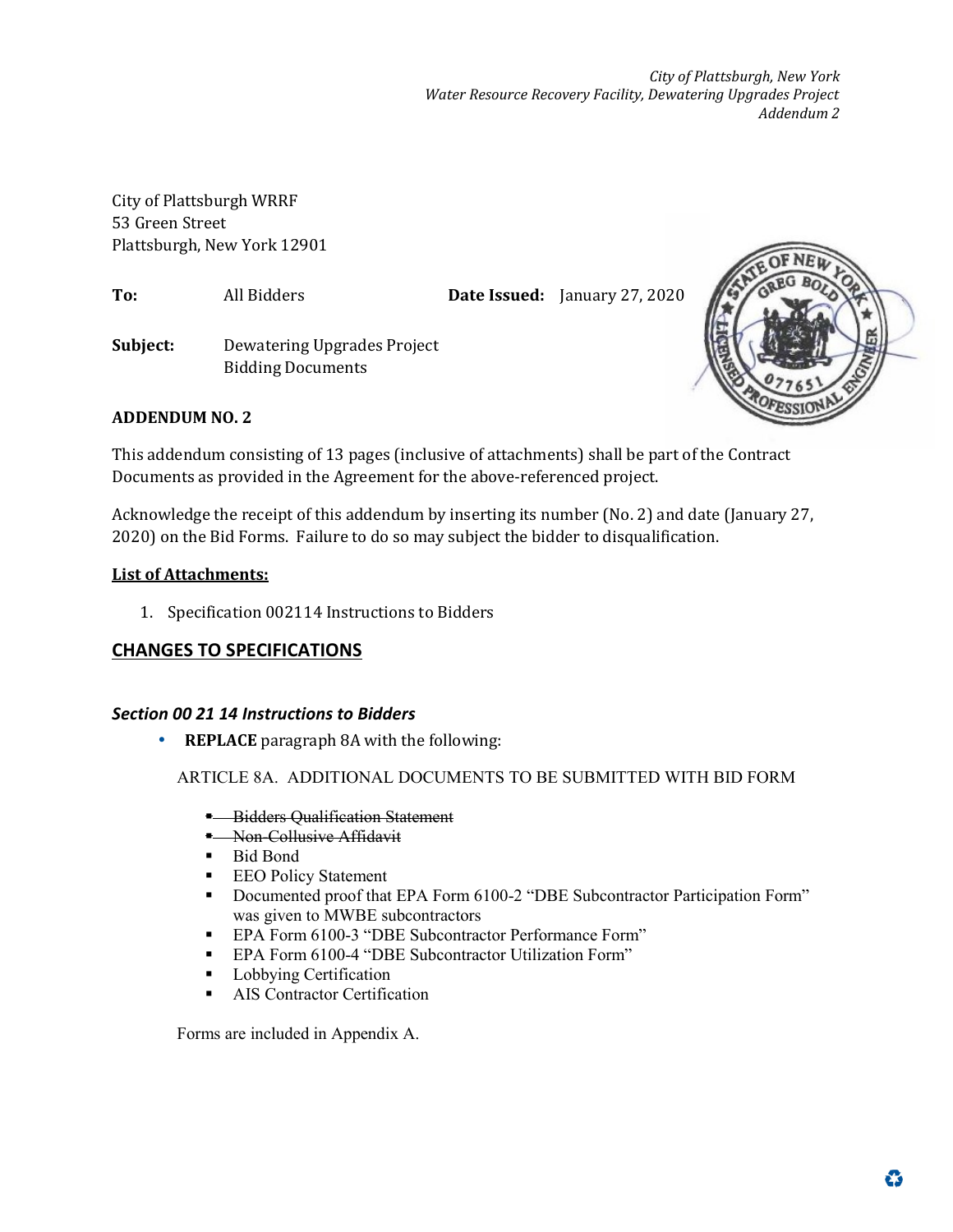#### SECTION 002114 - INSTRUCTIONS TO BIDDERS

City of Plattsburgh, NY

WRRF Dewatering Upgrades Project

Contract No. 1G – General Contract No. 1M – Mechanical Contract No. 1E – Electrical

#### INSTRUCTIONS TO BIDDERS

### ARTICLE 1. QUALIFICATIONS OF BIDDERS

1.1 Bidders may be investigated by OWNER to determine if they are qualified to perform the Work. All Bidders shall be prepared to submit within five days of OWNER's or ENGINEER's request, written evidence of such information and data necessary to make this determination.

1.2 The investigation of a Bidder will seek to determine whether the organization is adequate in size, is authorized to do business in the jurisdiction where the project is located, has had previous experience and whether available equipment and financial resources are adequate to assure OWNER that the Work will be completed in accordance with the terms of the Agreement. The amount of other work to which the Bidder is committed may also be considered.

1.3 In evaluating Bids, OWNER will consider the qualifications of only those Bidders whose Bids are in compliance with the prescribed requirements.

1.4 OWNER reserves the right to reject any Bid if the evidence submitted by, or the investigation of, such Bidder fails to satisfy OWNER that such Bidder is properly qualified to carry out the obligations of the Contract Documents and to complete the Work contemplated therein.

### ARTICLE 2. COPIES OF CONTRACT DOCUMENTS

2.1 Complete sets of Contract Documents shall be used in preparing Bids; neither OWNER nor ENGINEER assume any responsibility for errors or misinterpretations resulting from the use of incomplete sets of Contract Documents.

2.2 OWNER and ENGINEER in making copies of Contract Documents available do so only for the purpose of obtaining Bids on the Work and do not confer a license or grant for any other use.

#### ARTICLE 3. EXAMINATION OF CONTRACT DOCUMENTS AND SITE

3.1 Before submitting a Bid, each Bidder must (a) examine the Contract Documents thoroughly, (b) visit the site to become familiar with local conditions that may in any manner affect cost, progress or performance of the Work, (c) become familiar with Federal, State and local laws, ordinances, rules and regulations that may in any manner affect cost, progress or performance of the Work; and (d) study and carefully correlate Bidder's observations with the requirements of the Contract Documents.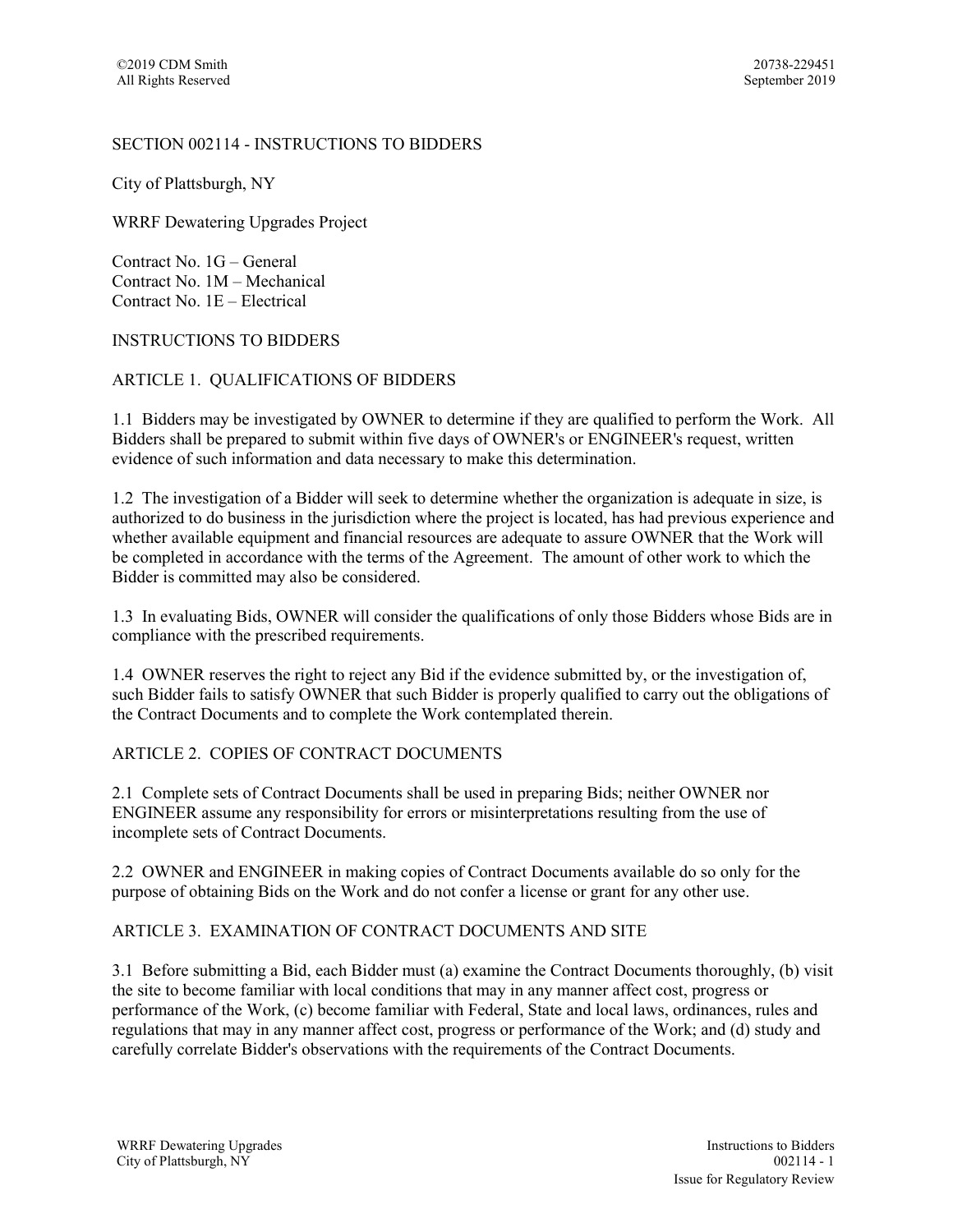3.2 Before submitting a Bid, Bidders may, at their own expense, make such investigations and tests as they may deem necessary to determine their Bid for performance of the Work in accordance with the time, price and other terms and conditions of the Contract Documents.

3.3 On request, OWNER will provide each Bidder access to the site to conduct such investigations and tests as each Bidder deems necessary for the submission of a Bid.

3.4 The lands upon which the Work is to be performed, rights-of-way for access thereto and other lands designated for use by CONTRACTOR in performing the Work are identified in the Supplementary Conditions, General Requirements or on the Drawings.

3.5 The submission of a Bid will constitute an incontrovertible representation that the Bidder has complied with every requirement of this Article 3 and that the Contract Documents are sufficient in scope and detail to indicate and convey understanding of all terms and conditions for performance of the Work.

### ARTICLE 4. INTERPRETATIONS

4.1 All questions about the meaning or intent of the Contract Documents shall be received in writing by CDM Smith, duffanypd@cdmsmith.com Attn: Patrick Duffany, at least ten days before the date set herein for the opening of bids.

4.2 Written clarifications or interpretations will be issued by Addenda not later than five days before the bid opening date. Only questions answered by formal written Addenda will be binding. Oral and other clarifications or interpretations will be without legal effect. Addenda will be sent by delivery service with return receipt requested, to all parties recorded as having received the Contract Documents.

4.3 Bidders are responsible for determining that they have received all Addenda issued.

### ARTICLE 5. PRE-BID CONFERENCE

 5.1 A pre-bid conference will be held on **January 15, 2020 at 10 AM** at the City of Plattsburgh WRRF, 53 Green Street, Plattsburgh, NY to discuss the requirements of the Contract Documents.

### ARTICLE 6. BID SECURITY

6.1 Each Bid must be accompanied by cash, bid bond, or a certified check on, or a treasurer's or cashier's check issued by, a responsible bank or trust company, payable to OWNER. The Bid Security shall be in the amount stated in the Invitation to Bid. Bid Security shall be sealed in a separate envelope from the Bid and then attached to the envelope containing the Bid. All Bid Securities except those of the three lowest responsible and eligible Bidders will be returned within five days, Saturdays, Sundays, and legal holidays excluded, after opening of the Bids. All Bid Securities will be returned on the execution of the Agreement or if no award is made, within 45 days after the actual date of opening of the Bids, unless forfeited under the conditions herein stipulated.

6.2 In case a party to whom a Contract is awarded shall fail or neglect to execute the Agreement and furnish the satisfactory bonds within the time specified, OWNER may determine that the Bidder has abandoned the Contract, and thereupon the Bid Forms and acceptance shall be null and void and the Bid Security accompanying the Bid Form shall be forfeited to OWNER as liquidated damages for such failure or neglect and to indemnify said OWNER for any loss which may be sustained by failure of the Bidder to execute the Agreement and furnish the bonds as aforesaid, provided that the amount forfeited to OWNER shall not exceed the difference between the Bid Price of said Bidder and that of the next lowest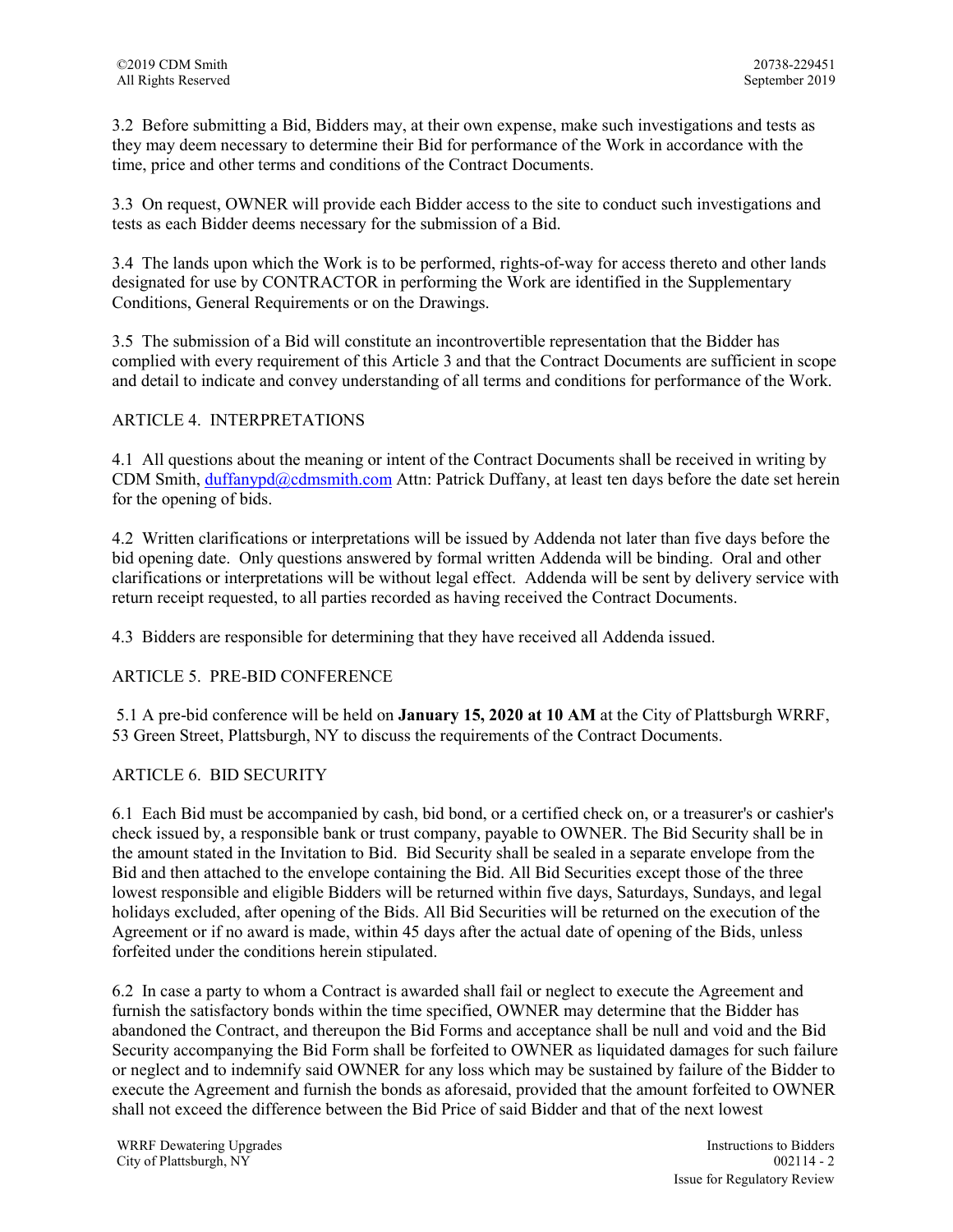responsible and eligible bidder and provided further that, in case of death, disability, or other unforeseen circumstances affecting the Bidder, such Bid Security may be returned to the Bidder. After execution of the Agreement and acceptance of the bonds by OWNER, the Bid Security accompanying the Bid Form of the Successful Bidder will be returned.

# ARTICLE 7. PERFORMANCE, PAYMENT AND OTHER BONDS

7.1 Performance, Payment and other Bonds shall be provided in accordance with Article 6 of the Conditions of the Contract.

7.2 All Bonds required as Contract Security shall be furnished with the executed Agreement.

### ARTICLE 8. BID FORM

8.1 Each Bid shall be submitted on the Bid Form on the perforated pages appended to the Project Manual. The Bid Form shall be removed and submitted separately. All blank spaces for Bid prices must be filled in with the unit price for the item or the lump sum for which the Bid is made.

8.2 Bid Forms shall be completed in ink or by typewriter. The Bid price of each item on the form shall be stated in words, and figures. If unit prices are required on the Bid Form, discrepancies between unit prices and their respective total amounts will be resolved in favor of the unit prices. Discrepancies between words and figures will be resolved in favor of words. Discrepancies between the indicated sum of any column of figures and the correct sum thereof will be resolved in favor of the correct sum.

8.3 Bids by corporations shall be executed in the corporate name by the president or a vice-president (or other corporate officer accompanied by evidence of authority to sign) and the corporate seal shall be affixed and attested by the secretary or an assistant secretary. The corporate address and state of incorporation shall be shown below the signature.

8.4 Bids by Limited Liability Companies shall be executed in the Limited Liability name by the Manager (or other Limited Liability Company officer/representative accompanied by evidence of authority to sign). The Limited Liability Company address and state where the Limited Liability Company was formed shall be shown below the signature.

8.5 Bids by partnerships shall be executed in the partnership name and signed by a partner, whose title shall appear under the signature. The official address of the partnership shall be shown below the signature.

8.6 All names shall be typed or printed below the signature.

8.7 The Bid shall contain an acknowledgement of receipt of all Addenda (the numbers of which shall be filled in on the Bid Form).

8.8 The address to which communications regarding the Bid are to be directed shall be shown.

8.9 One copy of each Bid shall be submitted in a sealed opaque envelope bearing on the outside the Bidder's name, address, and the Project Title for which the Bid is submitted. (If forwarded by mail, Bid and sealed envelope marked as described above shall be enclosed in another envelope with the notation "BID ENCLOSED" on the face and addressed as indicated in the Invitation to Bid.)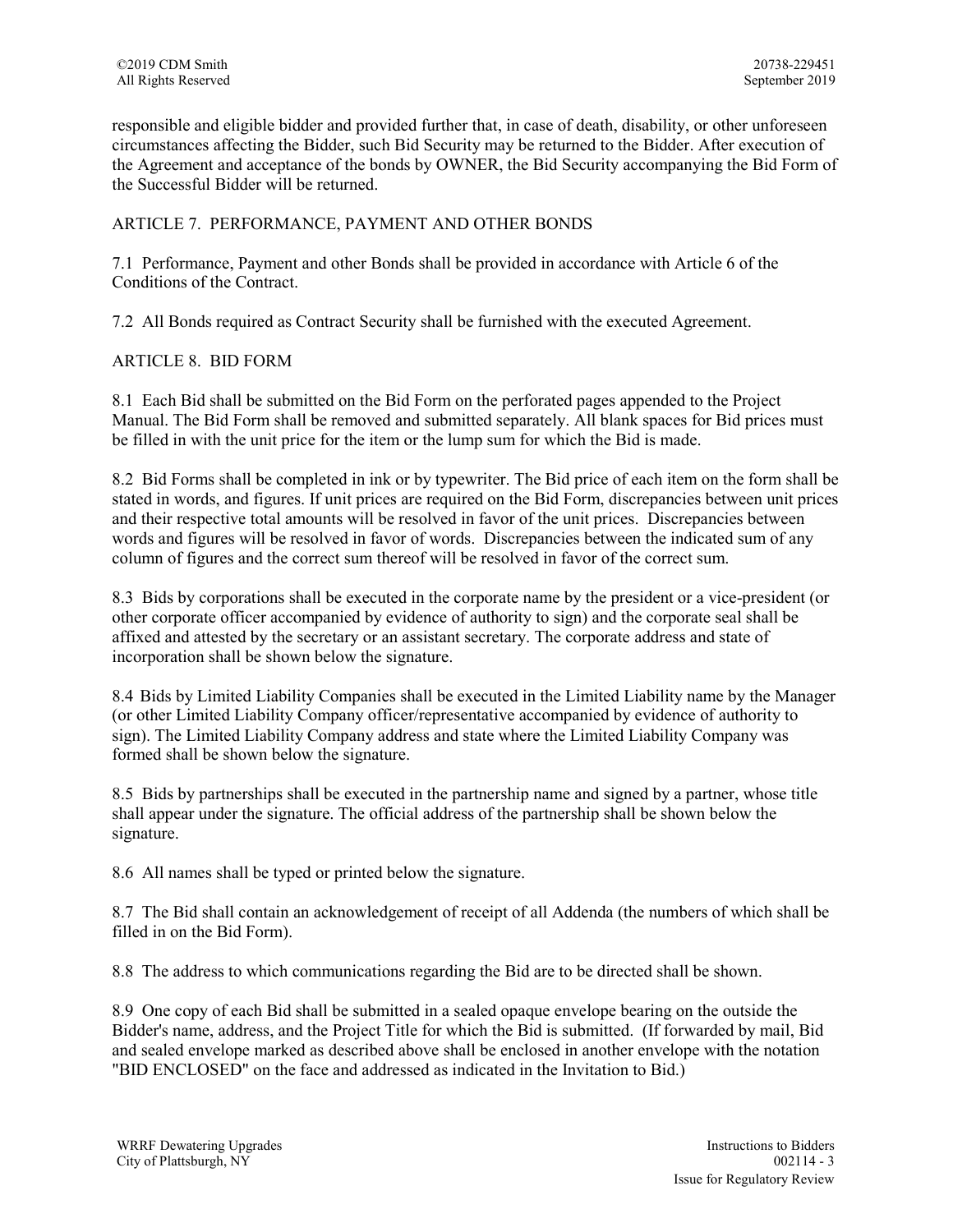### **ARTICLE 8A. ADDITIONAL DOCUMENTS TO BE SUBMITTED WITH BID FORM**

- **Bidders Qualification Statement**
- **Non-Collusive Affidavit**
- **Bid Bond**
- **EEO Policy Statement**
- **Documented proof that EPA Form 6100-2 "DBE Subcontractor Participation Form" was given to MWBE subcontractors**
- **EPA Form 6100-3 "DBE Subcontractor Performance Form"**
- **EPA Form 6100-4 "DBE Subcontractor Utilization Form"**
- **Lobbying Certification**
- **AIS Contractor Certification**

Forms are included in Appendix A.

#### ARTICLE 9. RECEIPT OF BIDS

9.1 Sealed Bids for the work of this Contract will be received at the time and place indicated in the Invitation to Bid.

9.2 OWNER may consider informal any Bid not prepared and submitted in accordance with the provisions hereof.

9.3 Bidders are cautioned that it is the responsibility of each individual bidder to assure that their bid is in the possession of the responsible official or the designated alternate prior to the stated time and at the place of the Bid Opening. Owner is not responsible for bids delayed by mail and/or delivery services, of any nature.

#### ARTICLE 10. MODIFICATION AND WITHDRAWAL OF BIDS

10.1 Bids may be modified only by an appropriate document duly executed (in the manner that a Bid must be executed) and delivered to the place where Bids are to be submitted at any time prior to the opening of Bids.

10.2 Bids may be withdrawn prior to the scheduled time (or authorized postponement thereof) for the opening of Bids.

10.3 Any Bid received after the time and date specified shall not be considered. No Bid may be withdrawn for a period of 45 days, after the actual date of the opening of the Bids.

#### ARTICLE 11. AWARD OF CONTRACT

11.1 The Contract will be awarded to the lowest responsible and eligible Bidder (Successful Bidder). Such a Bidder shall possess the skill, ability, and integrity necessary for the faithful performance of the work. The term "lowest responsible and eligible Bidder" as used herein shall mean the Bidder whose Bid is the lowest of those Bidders possessing the skill, ability and integrity necessary to the faithful performance of the Work.

11.2 OWNER reserves the right to reject any and all Bids, to waive any and all informalities if it is in Owner's best interest to do so, and the right to disregard all nonconforming, non-responsive or conditional Bids.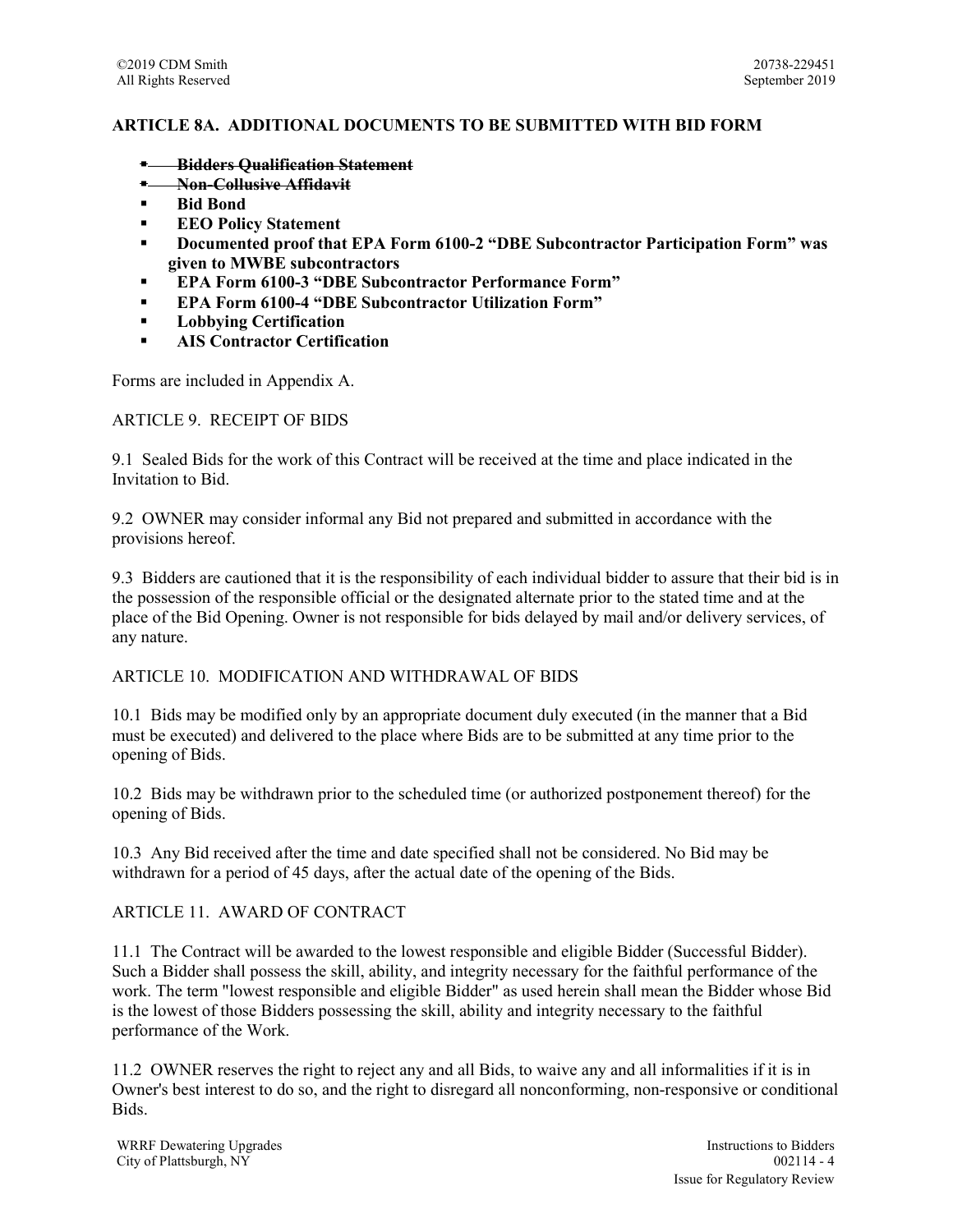11.3 A Bid which includes for any item a Bid Price that is abnormally low or high may be rejected as unbalanced.

11.4 OWNER also reserves the right to reject the Bid of any Bidder that OWNER considers to be unqualified relative to Article 1 above.

11.5 If the Contract is to be awarded, OWNER will give the Successful Bidder a Notice of Award within 45 days, after the actual date of the opening of the Bids. All bids shall remain open for 45 days, after the actual date of the opening of the Bids but OWNER may, at OWNER's sole discretion, release any Bid and return the Bid Security prior to that date.

### ARTICLE 12. EXECUTION OF AGREEMENT

12.1 When OWNER gives a Notice of Award to the Successful Bidder, it will be accompanied by at least six unsigned copies of the Agreement and all other applicable Contract Documents. Within 15 days, excluding Saturdays, Sundays and legal holidays, after the date of receipt of such notification CONTRACTOR shall execute and return all copies of the Agreement and all other applicable Contract Documents to OWNER.

## ARTICLE 13. SAFETY AND HEALTH REGULATIONS

13.1 This project is subject to the Safety and Health Regulations (CFR 29, Part 1926 and all subsequent amendments) as promulgated by the U.S. Department of Labor on June 24,1974 and CFR 29, Part 1910, General Industry Safety and Health Regulations Identified as Applicable to Construction.

13.2 The Successful Bidder shall comply with the Department of Labor Safety and Health Regulations for Construction promulgated under the Occupational Safety and Health Act of 1970 (PL-91-596) and under Section 107 of the Contract Work Hours and Safety Standards Act (PL-91-54).

13.3 The Successful Bidder shall have a competent person or persons, as required under the Occupational Safety and Health Act, on the Site to inspect the Work and to supervise the conformance of the Work with the regulations of the Act.

## ARTICLE 14. FEDERAL WAGE RATES

14.1 Davis Bacon (DB) Prevailing Wage Requirements

14.1.1 The following clauses shall apply to any contract in excess of \$2,000 which is entered into for the actual construction, alteration and/or repair, including painting and decorating, of a treatment work under the CWSRF or a construction project under the DWSRF financed in whole or in part from Federal funds or in accordance with guarantees of a Federal agency or financed from funds obtained by pledge of any contract of a Federal agency to make a loan, grant or annual contribution (except where a different meaning is expressly indicated), and which is subject to the labor standards provisions of any of the acts listed in § 5.1 or the FY 2012 Appropriations Act, the following clauses:

(1) Minimum wages.

(i) All laborers and mechanics employed or working upon the site of the work will be paid unconditionally and not less often than once a week, and without subsequent deduction or rebate on any account (except such payroll deductions as are permitted by regulations issued by the Secretary of Labor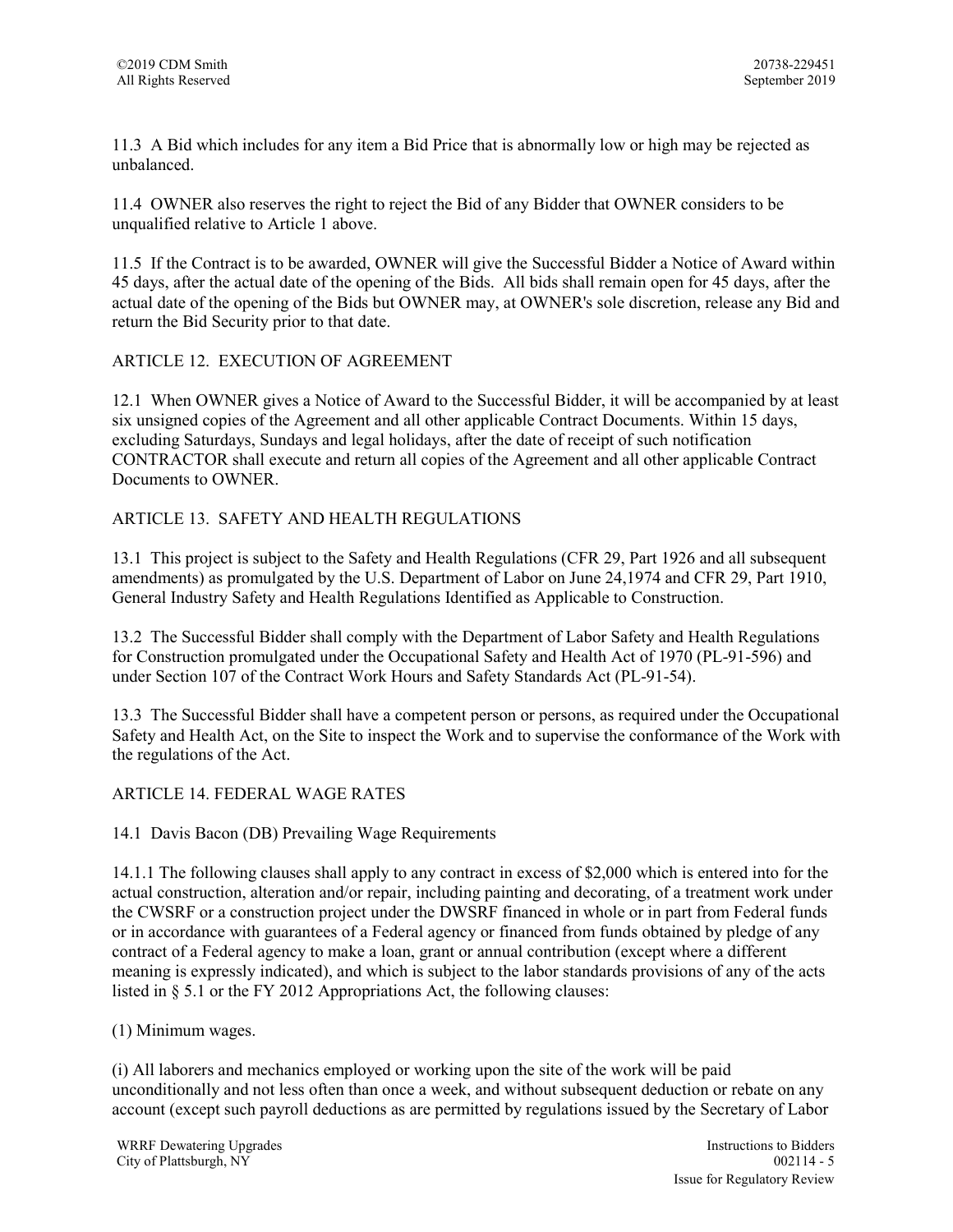under the Copeland Act (29 CFR part 3)), the full amount of wages and bona fide fringe benefits (or cash equivalents thereof) due at time of payment computed at rates not less than those contained in the wage determination of the Secretary of Labor which is attached hereto and made a part hereof, regardless of any contractual relationship which may be alleged to exist between the contractor and such laborers and mechanics.

Contributions made or costs reasonably anticipated for bona fide fringe benefits under section 1 (b)(2) of the Davis-Bacon Act on behalf of laborers or mechanics are considered wages paid to such laborers or mechanics, subject to the provisions of paragraph  $(a)(l)(iv)$  of this section; also, regular contributions made or costs incurred for more than a weekly period (but not less often than quarterly) under plans, funds, or programs which cover the particular weekly period, are deemed to be constructively made or incurred during such weekly period. Such laborers and mechanics shall be paid the appropriate wage rate and fringe benefits on the wage determination for the classification of work actually performed, without regard to skill, except as provided in  $\S 5.5(a)(4)$ . Laborers or mechanics performing work in more than one classification may be compensated at the rate specified for each classification for the time actually worked therein, provided that the employer's payroll records accurately set forth the time spent in each classification in which work is performed. The wage determination (including any additional classification and wage rates conformed under paragraph (a)(l)(ii) of this section) and the Davis-Bacon poster (WH-1321) shall be posted at all times by the contractor and its subcontractors at the site of the work in a prominent and accessible place where it can be easily seen by the workers.

(ii)(A) The Owner(s), on behalf of EPA, shall require that any class of laborers or mechanics, including helpers, which is not listed in the wage determination and which is to be employed under the contract shall be classified in conformance with the wage determination. The State award official shall approve a request for an additional classification and wage rate and fringe benefits therefore only when the following criteria have been met:

- (1) The work to be performed by the classification requested is not performed by a classification in the wage determination; and
- (2) The classification is utilized in the area by the construction industry; and
- (3) The proposed wage rate, including any bona fide fringe benefits, bears a reasonable relationship to the wage rates contained in the wage determination.

(B) If the contractor and the laborers and mechanics to be employed in the classification (if known) or their representatives, and the Owner(s) agree on the classification and wage rate (including the amount designated for fringe benefits where appropriate), documentation of the action taken and the request, including the local wage determination shall be sent by the Owner(s) to the State award official. The State award official will transmit the request, to the Administrator of the Wage and Hour Division, Employment Standards Administration, U.S. Department of Labor, Washington, DC 20210 and to the EPA DB Regional Coordinator concurrently. The Administrator, or an authorized representative, will approve, modify, or disapprove every additional classification request within 30 days of receipt and so advise the State award official or will notify the State award official within the 30-day period that additional time is necessary.

(C) In the event the contractor, the laborers or mechanics to be employed in the classification or their representatives, and the Owner(s) do not agree on the proposed classification and wage rate (including the amount designated for fringe benefits, where appropriate), the award official shall refer the request and the local wage determination, including the views of all interested parties and the recommendation of the State award official, to the Administrator for determination. The request shall be sent to the EPA DB Regional Coordinator concurrently. The Administrator, or an authorized representative, will issue a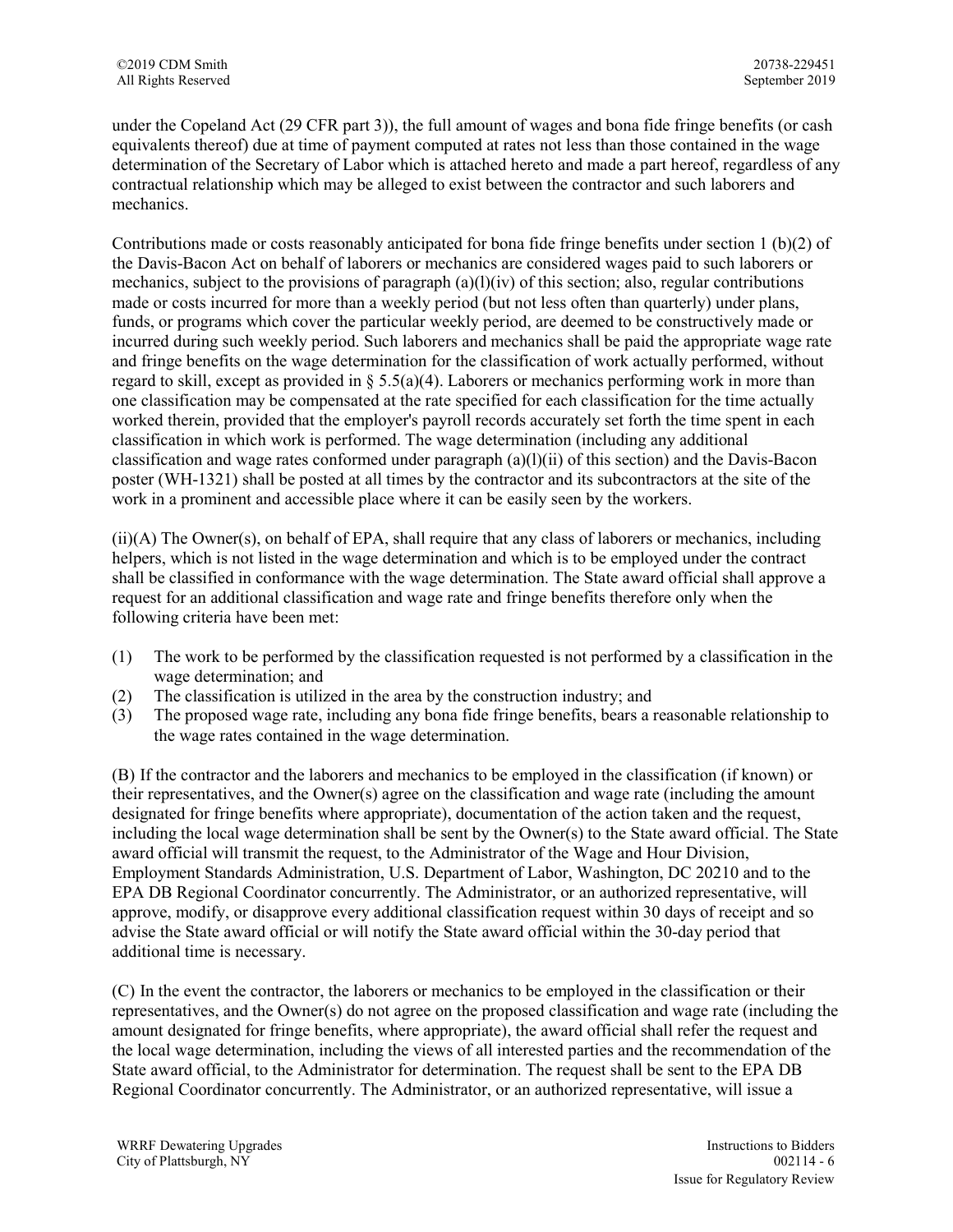determination within 30 days of receipt of the request and so advise the contracting officer or will notify the contracting officer within the 30-day period that additional time is necessary.

(D) The wage rate (including fringe benefits where appropriate) determined pursuant to paragraphs  $(a)(l)(ii)(B)$  or  $(C)$  of this section, shall be paid to all workers performing work in the classification under this contract from the first day on which work is performed in the classification.

(iii) Whenever the minimum wage rate prescribed in the contract for a class of laborers or mechanics includes a fringe benefit which is not expressed as an hourly rate, the contractor shall either pay the benefit as stated in the wage determination or shall pay another bona fide fringe benefit or an hourly cash equivalent thereof.

(iv) If the contractor does not make payments to a trustee or other third person, the contractor may consider as part of the wages of any laborer or mechanic the amount of any costs reasonably anticipated in providing bona fide fringe benefits under a plan or program, provided that the Secretary of Labor has found, upon the written request of the contractor, that the applicable standards of the Davis-Bacon Act have been met. The Secretary of Labor may require the contractor to set aside in a separate account, assets for the meeting of obligations under the plan or program.

(2) Withholding. The Owner(s) shall, upon written request of the EPA Award Official or an authorized representative of the Department of Labor, withhold or cause to be withheld from the contractor under this contract or any other Federal contract with the same prime contractor, or any other federally-assisted contract subject to Davis-Bacon prevailing wage requirements, which is held by the same prime contractor, so much of the accrued payments or advances as may be considered necessary to pay laborers and mechanics, including apprentices, trainees, and helpers, employed by the contractor or any subcontractor the full amount of wages required by the contract. In the event of failure to pay any laborer or mechanic, including any apprentice, trainee, or helper, employed or working on the site of the work, all or part of the wages required by the contract, the (Agency) may, after written notice to the contractor, sponsor, applicant, or owner, take such action as may be necessary to cause the suspension of any further payment, advance, or guarantee of funds until such violations have ceased.

(3) Payrolls and basic records.

(i) Payrolls and basic records relating thereto shall be maintained by the contractor during the course of the work and preserved for a period of three years thereafter for all laborers and mechanics working at the site of the work. Such records shall contain the name, address, and social security number of each such worker, their correct classification, hourly rates of wages paid (including rates of contributions or costs anticipated for bona fide fringe benefits or cash equivalents thereof of the types described in section l(b)(2)(B) of the Davis-Bacon Act), daily and weekly number of hours worked, deductions made and actual wages paid. Whenever the Secretary of Labor has found under 29 CFR 5.5(a)(l)(iv) that the wages of any laborer or mechanic include the amount of any costs reasonably anticipated in providing benefits under a plan or program described in section  $l(b)(2)(B)$  of the Davis-Bacon Act, the contractor shall maintain records which show that the commitment to provide such benefits is enforceable, that the plan or program is financially responsible, and that the plan or program has been communicated in writing to the laborers or mechanics affected, and records which show the costs anticipated or the actual cost incurred in providing such benefits. Contractors employing apprentices or trainees under approved programs shall maintain written evidence of the registration of apprenticeship programs and certification of trainee programs, the registration of the apprentices and trainees, and the ratios and wage rates prescribed in the applicable programs.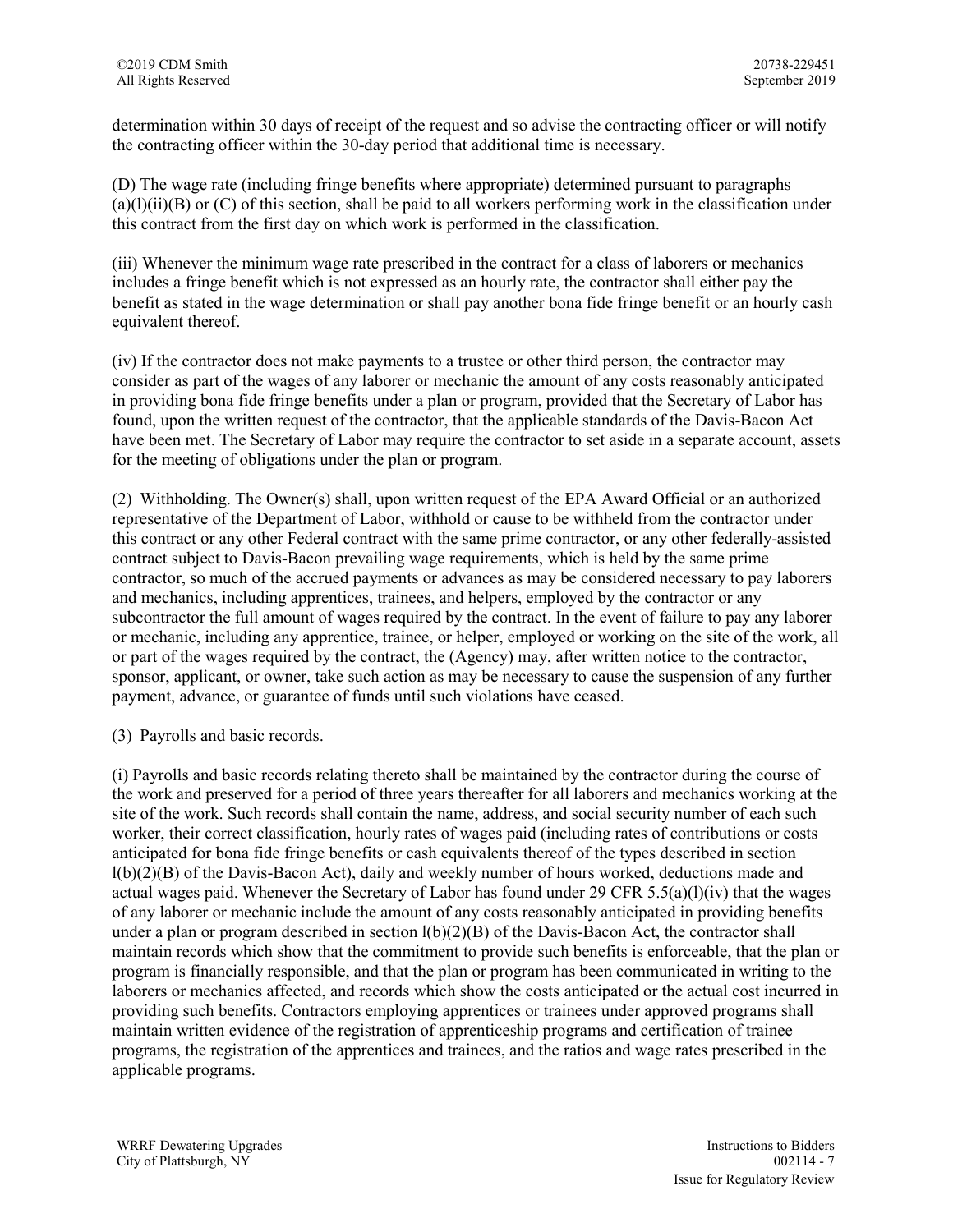(ii)(A) The contractor shall submit weekly, for each week in which any contract work is performed, a copy of all payrolls to the Owner, that is, the entity that receives the sub-grant or loan from the State capitalization grant recipient. Such documentation shall be available on request of the State recipient or EPA. As to each payroll copy received, the Owner shall provide written confirmation in a form satisfactory to the State indicating whether or not the project is in compliance with the requirements of 29 CFR 5.5(a)(l) based on the most recent payroll copies for the specified week. The payrolls shall set out accurately and completely all of the information required to be maintained under 29 CFR 5.5(a)(3)(i), except that full social security numbers and home addresses shall not be included on the weekly payrolls. Instead the payrolls shall only need to include an individually identifying number for each employee (e.g., the last four digits of the employee's social security number). The required weekly payroll information may be submitted in any form desired. Optional Form WH-347 is available for this purpose from the Wage and Hour Division Web site at http://www.dol.gov/esa/whd/forms/wh347instr.htm or its successor site. The prime contractor is responsible for the submission of copies of payrolls by all subcontractors. Contractors and subcontractors shall maintain the full social security number and current address of each covered worker and shall provide them upon request to the Owner(s) for transmission to the State or EPA if requested by EPA, the State, the contractor, or the Wage and Hour Division of the Department of Labor for purposes of an investigation or audit of compliance with prevailing wage requirements. It is not a violation of this section for a prime contractor to require a subcontractor to provide addresses and social security numbers to the prime contractor for its own records, without weekly submission to the Owner(s).

(B) Each payroll submitted shall be accompanied by a "Statement of Compliance," signed by the contractor or subcontractor or its agent who pays or supervises the payment of the persons employed under the contract and shall certify the following:

(1) That the payroll for the payroll period contains the information required to be provided under § 5.5  $(a)(3)(ii)$  of Regulations, 29 CFR part 5, the appropriate information is being maintained under  $\S 5.5$  $(a)(3)(i)$  of Regulations, 29 CFR part 5, and that such information is correct and complete;

(2) That each laborer or mechanic (including each helper, apprentice, and trainee) employed on the contract during the payroll period has been paid the full weekly wages earned, without rebate, either directly or indirectly, and that no deductions have been made either directly or indirectly from the full wages earned, other than permissible deductions as set forth in Regulations, 29 CFR part 3;

(3) That each laborer or mechanic has been paid not less than the applicable wage rates and fringe benefits or cash equivalents for the classification of work performed, as specified in the applicable wage determination incorporated into the contract.

(C) The weekly submission of a properly executed certification set forth on the reverse side of Optional Form WH-347 shall satisfy the requirement for submission of the "Statement of Compliance" required by paragraph  $(a)(3)(ii)(B)$  of this section.

(D) The falsification of any of the above certifications may subject the contractor or subcontractor to civil or criminal prosecution under section 1001 of title 18 and section 231 of title 31 of the United States Code.

(iii) The contractor or subcontractor shall make the records required under paragraph  $(a)(3)(i)$  of this section available for inspection, copying, or transcription by authorized representatives of the State, EPA or the Department of Labor, and shall permit such representatives to interview employees during working hours on the job. If the contractor or subcontractor fails to submit the required records or to make them available, the Federal agency or State may, after written notice to the contractor, sponsor, applicant, or owner, take such action as may be necessary to cause the suspension of any further payment, advance, or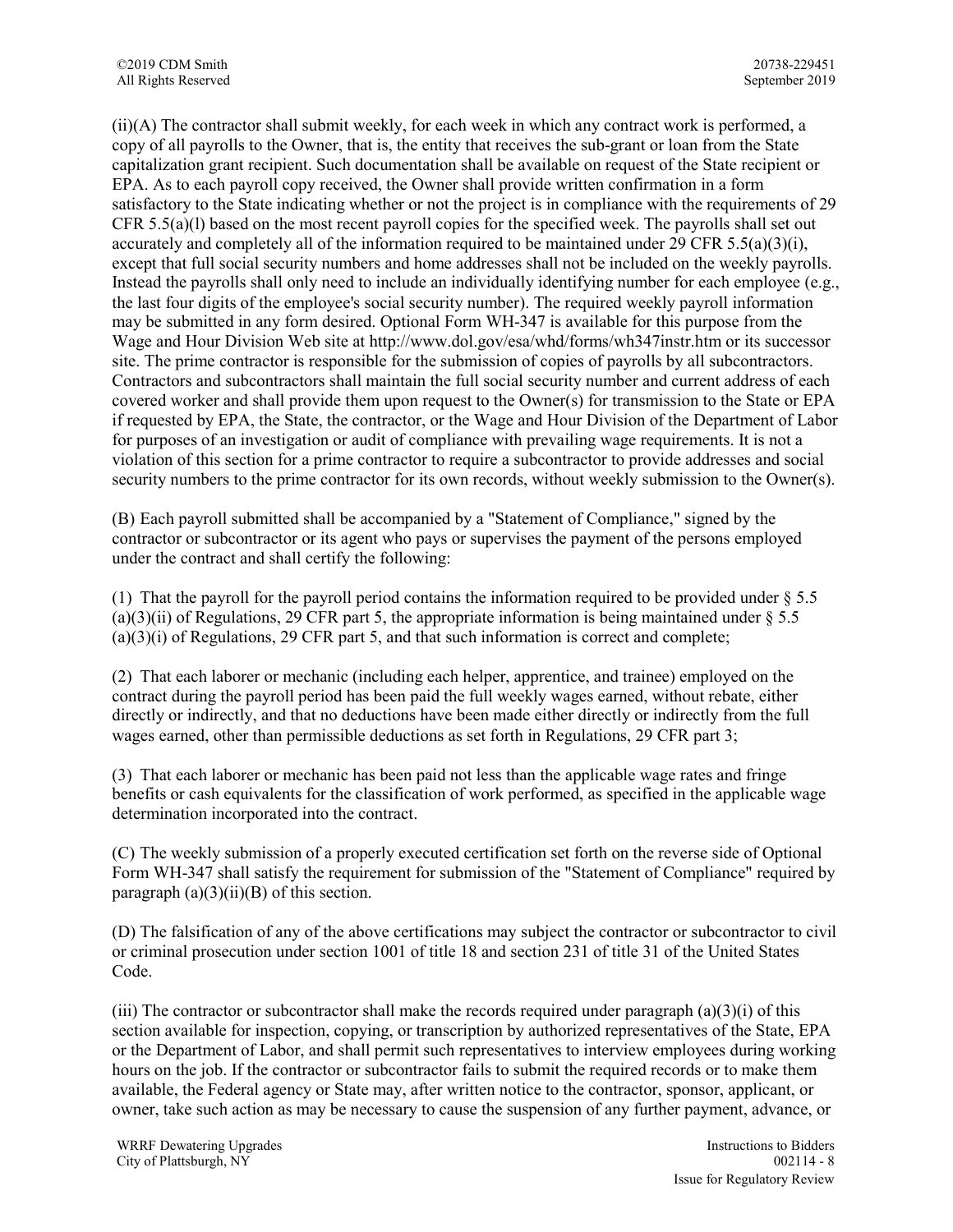guarantee of funds. Furthermore, failure to submit the required records upon request or to make such records available may be grounds for debarment action pursuant to 29 CFR 5.12.

### (4) Apprentices and trainees

(i) Apprentices. Apprentices will be permitted to work at less than the predetermined rate for the work they performed when they are employed pursuant to and individually registered in a bona fide apprenticeship program registered with the U.S. Department of Labor, Employment and Training Administration, Office of Apprenticeship Training, Employer and Labor Services, or with a State Apprenticeship Agency recognized by the Office, or if a person is employed in their first 90 days of probationary employment as an apprentice in such an apprenticeship program, who is not individually registered in the program, but who has been certified by the Office of Apprenticeship Training, Employer and Labor Services or a State Apprenticeship Agency (where appropriate) to be eligible for probationary employment as an apprentice. The allowable ratio of apprentices to journeymen on the job site in any craft classification shall not be greater than the ratio permitted to the contractor as to the entire work force under the registered program. Any worker listed on a payroll at an apprentice wage rate, who is not registered or otherwise employed as stated above, shall be paid not less than the applicable wage rate on the wage determination for the classification of work actually performed. In addition, any apprentice performing work on the job site in excess of the ratio permitted under the registered program shall be paid not less than the applicable wage rate on the wage determination for the work actually performed. Where a contractor is performing construction on a project in a locality other than that in which its program is registered, the ratios and wage rates (expressed in percentages of the journeyman's hourly rate) specified in the contractor's or subcontractor's registered program shall be observed. Every apprentice must be paid at not less than the rate specified in the registered program for the apprentice's level of progress, expressed as a percentage of the journeymen hourly rate specified in the applicable wage determination. Apprentices shall be paid fringe benefits in accordance with the provisions of the apprenticeship program. If the apprenticeship program does not specify fringe benefits, apprentices must be paid the full amount of fringe benefits listed on the wage determination for the applicable classification. If the Administrator determines that a different practice prevails for the applicable apprentice classification, fringes shall be paid in accordance with that determination. In the event the Office of Apprenticeship Training, Employer and Labor Services, or a State Apprenticeship Agency recognized by the Office, withdraws approval of an apprenticeship program, the contractor will no longer be permitted to utilize apprentices at less than the applicable predetermined rate for the work performed until an acceptable program is approved.

(ii) Trainees. Except as provided in 29 CFR 5.16, trainees will not be permitted to work at less than the predetermined rate for the work performed unless they are employed pursuant to and individually registered in a program which has received prior approval, evidenced by formal certification by the U.S. Department of Labor, Employment and Training Administration. The ratio of trainees to journeymen on the job site shall not be greater than permitted under the plan approved by the Employment and Training Administration. Every trainee must be paid at not less than the rate specified in the approved program for the trainee's level of progress, expressed as a percentage of the journeyman hourly rate specified in the applicable wage determination. Trainees shall be paid fringe benefits in accordance with the provisions of the trainee program. If the trainee program does not mention fringe benefits, trainees shall be paid the full amount of fringe benefits listed on the wage determination unless the Administrator of the Wage and Hour Division determines that there is an apprenticeship program associated with the corresponding journeyman wage rate on the wage determination which provides for less than full fringe benefits for apprentices. Any employee listed on the payroll at a trainee rate who is not registered and participating in a training plan approved by the Employment and Training Administration shall be paid not less than the applicable wage rate on the wage determination for the classification of work actually performed. In addition, any trainee performing work on the job site in excess of the ratio permitted under the registered program shall be paid not less than the applicable wage rate on the wage determination for the work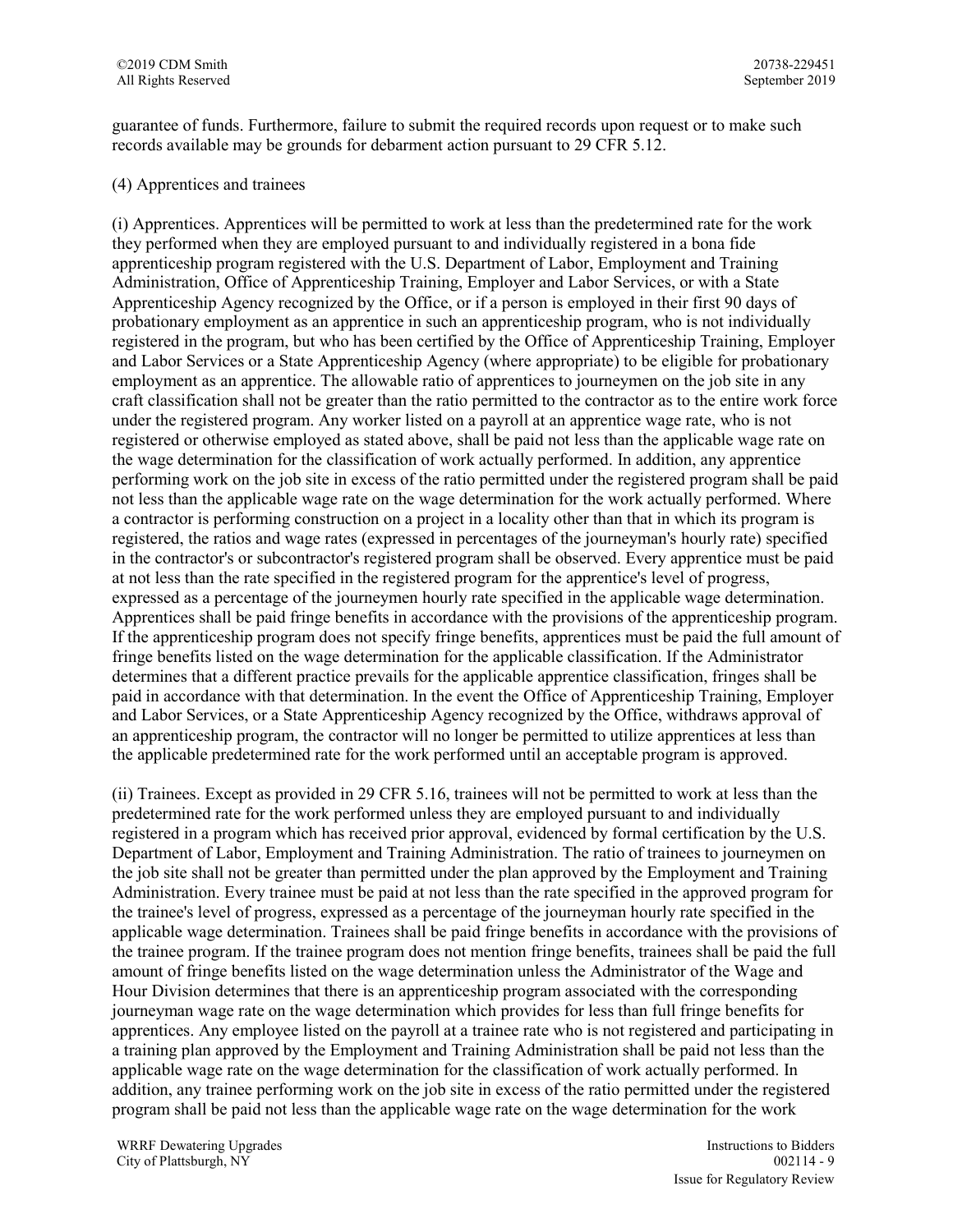actually performed. In the event the Employment and Training Administration withdraws approval of a training program, the contractor will no longer be permitted to utilize trainees at less than the applicable predetermined rate for the work performed until an acceptable program is approved.

(iii) Equal employment opportunity. The utilization of apprentices, trainees and journeymen under this part shall be in conformity with the equal employment opportunity requirements of Executive Order 11246, as amended, and 29 CFR part 30.

(5) Compliance with Copeland Act requirements. The contractor shall comply with the requirements of 29 CFR part 3, which are incorporated by reference in this contract.

(6) Subcontracts. The contractor or subcontractor shall insert in any subcontracts the clauses contained in 29 CFR 5.5(a)(l) through (10) and such other clauses as the EPA determines may by appropriate, and also a clause requiring the subcontractors to include these clauses in any lower tier subcontracts. The prime contractor shall be responsible for the compliance by any subcontractor or lower tier subcontractor with all the contract clauses in 29 CFR 5.5.

(7) Contract termination; debarment. A breach of the contract clauses in 29 CFR 5.5 may be grounds for termination of the contract, and for debarment as a contractor and a subcontractor as provided in 29 CFR 5.12.

(8) Compliance with Davis-Bacon and Related Act requirements. All rulings and interpretations of the Davis-Bacon and Related Acts contained in 29 CFR parts 1,3, and 5 are herein incorporated by reference in this contract.

(9) Disputes concerning labor standards. Disputes arising out of the labor standards provisions of this contract shall not be subject to the general dispute clause of this contract. Such disputes shall be resolved in accordance with the procedures of the Department of Labor set forth in 29 CFR parts 5, 6, and 7. Disputes within the meaning of this clause include disputes between the contractor (or any of its subcontractors) and Owner(s), State, EPA, the U.S. Department of Labor, or the employees or their representatives.

(10) Certification of eligibility.

(i) By entering into this contract, the contractor certifies that neither it (nor he or she) nor any person or firm who has an interest in the contractor's firm is a person or firm ineligible to be awarded Government contracts by virtue of section 3(a) of the Davis-Bacon Act or 29 CFR 5.12(a)(l).

(11) No part of this contract shall be subcontracted to any person or firm ineligible for award of a Government contract by virtue of section  $3(a)$  of the Davis-Bacon Act or 29 CFR 5.12(a)(1).

(iii) The penalty for making false statements is prescribed in the U.S. Criminal Code, 18 U.S.C. 1001.

15.1.2 Contract Provision for Contracts in Excess of \$100,000.

(a) Contract Work Hours and Safety Standards Act. The following clauses set forth in paragraphs (a)(l), (2), (3), and (4) of this section in full shall apply to any contract in an amount in excess of \$100,000 and subject to the overtime provisions of the Contract Work Hours and Safety Standards Act. These clauses shall apply in addition to the clauses required by Item 1, above or 29 CFR 4.6. As used in this paragraph, the terms laborers and mechanics include watchmen and guards.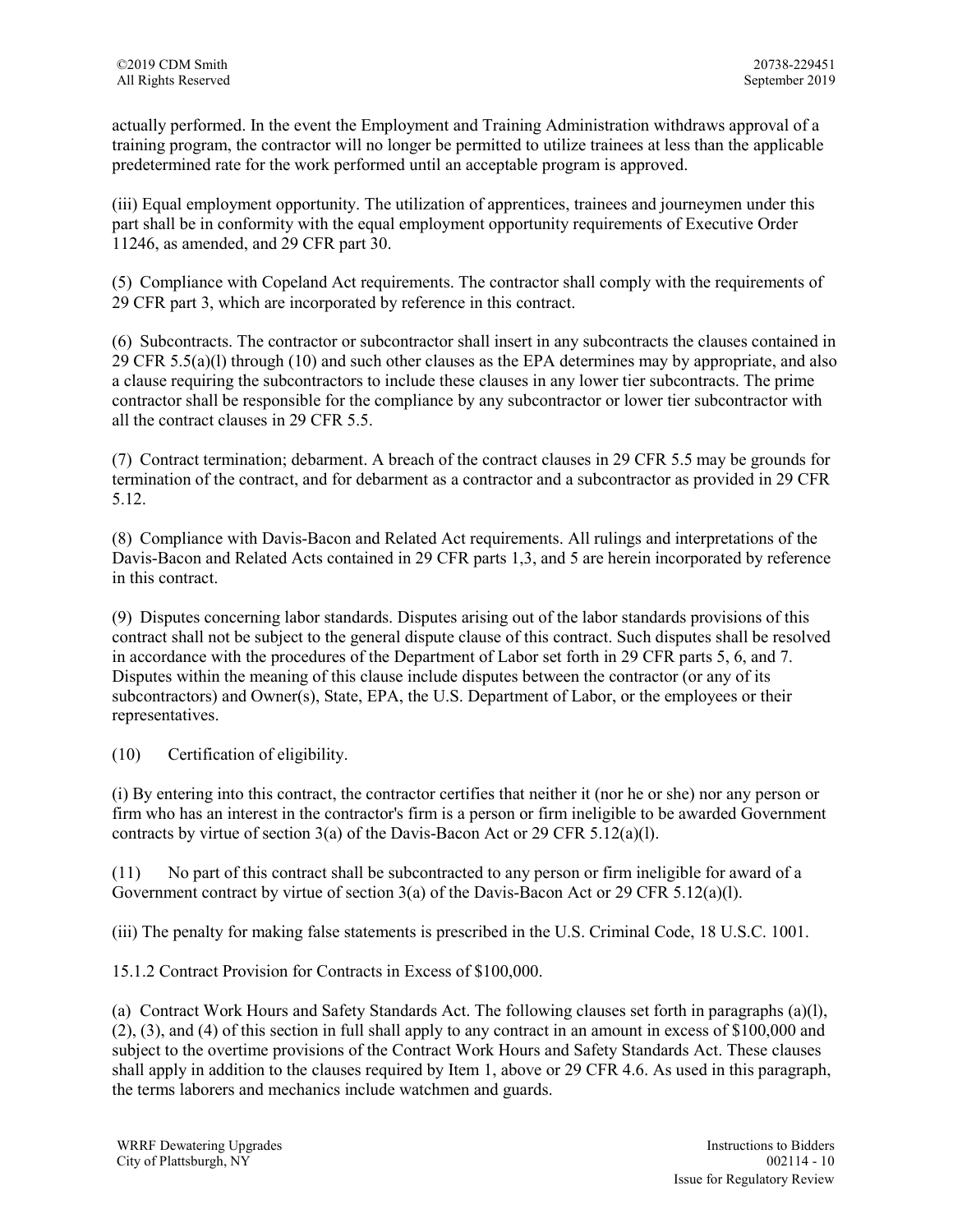(1) Overtime requirements. No contractor or subcontractor contracting for any part of the contract work which may require or involve the employment of laborers or mechanics shall require or permit any such laborer or mechanic in any workweek in which he or she is employed on such work to work in excess of forty hours in such workweek unless such laborer or mechanic receives compensation at a rate not less than one and one-half times the basic rate of pay for all hours worked in excess of forty hours in such workweek.

(2) Violation; liability for unpaid wages; liquidated damages. In the event of any violation of the clause set forth in paragraph (a)(l) of this section the contractor and any subcontractor responsible therefore shall be liable for the unpaid wages. In addition, such contractor and subcontractor shall be liable to the United States (in the case of work done under contract for the District of Columbia or a territory, to such District or to such territory), for liquidated damages. Such liquidated damages shall be computed with respect to each individual laborer or mechanic, including watchmen and guards, employed in violation of the clause set forth in paragraph (a)(l) of this section, in the sum of \$10 for each calendar day on which such individual was required or permitted to work in excess of the standard workweek of forty hours without payment of the overtime wages required by the clause set forth in paragraph (a)(l) of this section.

(3) Withholding for unpaid wages and liquidated damages. The Owner, upon written request of the EPA Award Official or an authorized representative of the Department of Labor, shall withhold or cause to be withheld, from any moneys payable on account of work performed by the contractor or subcontractor under any such contract or any other Federal contract with the same prime contractor, or any other federally-assisted contract subject to the Contract Work Hours and Safety Standards Act, which is held by the same prime contractor, such sums as may be determined to be necessary to satisfy any liabilities of such contractor or subcontractor for unpaid wages and liquidated damages as provided in the clause set forth in paragraph  $(b)(2)$  of this section.

(4) Subcontracts. The contractor or subcontractor shall insert in any subcontracts the clauses set forth in paragraph (a)(l) through (4) of this section and also a clause requiring the subcontractors to include these clauses in any lower tier subcontracts. The prime contractor shall be responsible for compliance by any subcontractor or lower tier subcontractor with the clauses set forth in paragraphs (a)(l) through (4) of this section.

(b) In addition to the clauses contained in Item 1, above, in any contract subject only to the Contract Work Hours and Safety Standards Act and not to any of the other statutes cited in 29 CFR 5.1, the Owner shall insert a clause requiring that the contractor or subcontractor shall maintain payrolls and basic payroll records during the course of the work and shall preserve them for a period of three years from the completion of the contract for all laborers and mechanics, including guards and watchmen, working on the contract. Such records shall contain the name and address of each such employee, social security number, correct classifications, hourly rates of wages paid, daily and weekly number of hours worked, deductions made, and actual wages paid. Further, the Owner shall insert in any such contract a clause providing that the records to be maintained under this paragraph shall be made available by the contractor or subcontractor for inspection, copying, or transcription by authorized representatives of the (write the name of agency) and the Department of Labor, and the contractor or subcontractor will permit such representatives to interview employees during working hours on the job.

14.2 It is the responsibility of the Contractor before the bid opening to request, if necessary, any additional information on Federal Wage Rates for those tradespeople who are not covered by the applicable Federal Wage Determination, but who may be employed for the proposed work under this Contract.